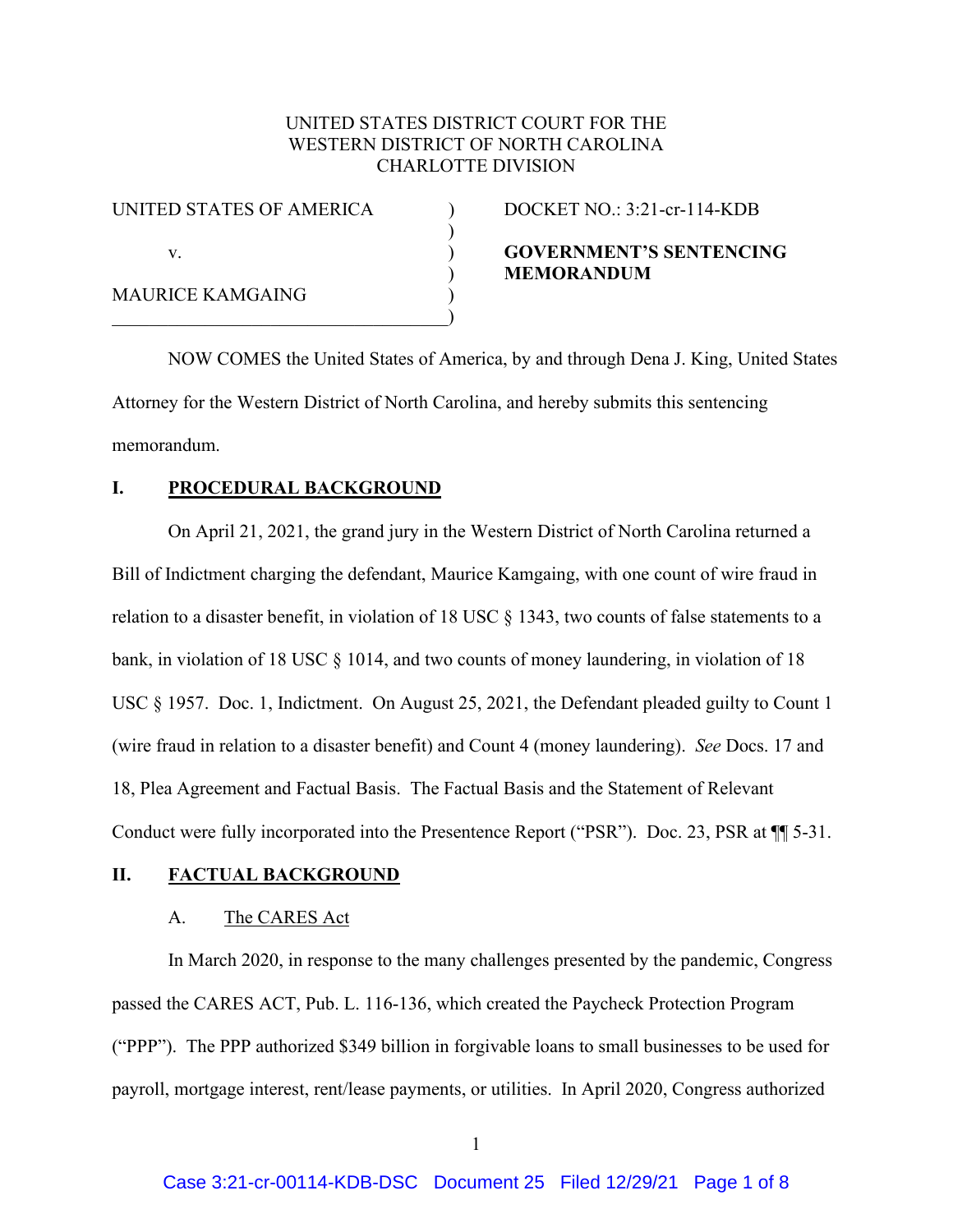an additional \$310 billion for PPP funding. These funds were designed to address the unprecedented crisis facing Americans -- especially business owners whose livelihoods were threatened by the public health emergency. PPP funds were designed as a lifeline.

Because the program was designed to provide funds quickly and easily to qualifying individuals, PPP loans were not dispensed through any government bureaucracy. Instead, funds were distributed by banks who often had existing relationships with many of the people in need. To apply, individuals submitted an application to a participating financial institution along with supporting documentation as to the business's payroll expenses. The supporting documentation requirement was minimal and could be satisfied with one years' worth of the company's tax records. If a PPP loan application was approved, the participating financial institution funded the PPP loan using its own monies, which were 100% guaranteed by the Small Business Administration ("SBA").

#### B. Overview of The Defendant's Conduct

The Defendant submitted two PPP loan applications to Bank 1, an approved SBA lender of PPP loans, using false information, including fake revenues, employment data, and fabricated documentation. As a result of the fraudulent applications, Kamgaing obtained more than \$1.5 million in PPP funds. After receiving the funds, Kamgaing started a business, including purchasing an \$850,000 office building, and transferred substantial sums of the PPP proceeds to a brokerage account for his personal benefit.

Kamgaing had two business entities – AKC Solutions, LLC and Apiagne, Inc. AKC Solutions was administratively dissolved on October 11, 2019 and reinstated on May 15, 2020, after the PPP application was submitted. Apiagne was incorporated on January 16, 2019. Prior to the false loan applications neither company had revenues or employees. Kamgaing applied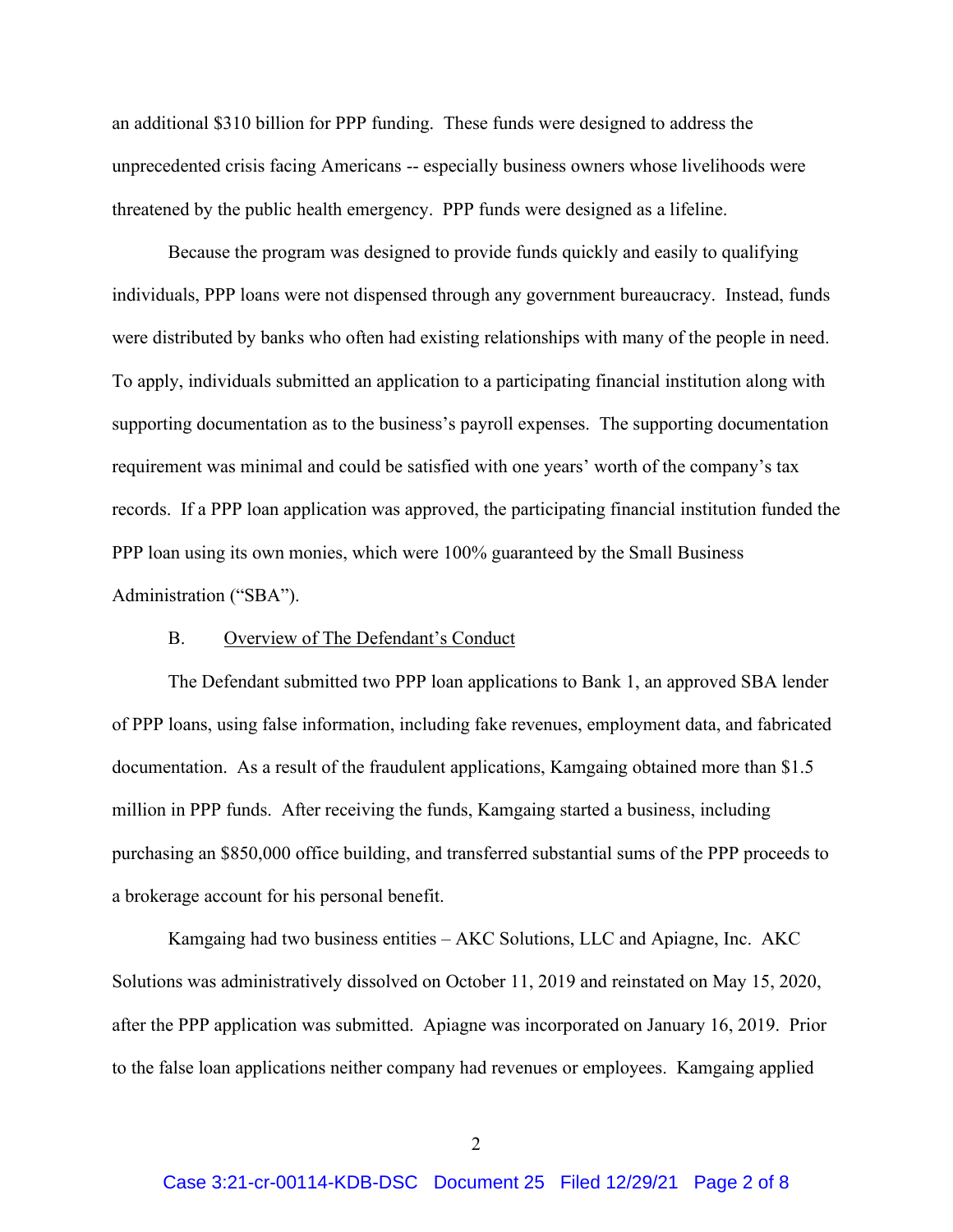for a PPP loan in the name of each company. The two PPP loan applications contained numerous falsities, including false monthly payroll, number of employees, and that the businesses were in operation in February 2020. Kamgaing also submitted false Internal Revenue Service ("IRS") employment tax returns, Forms 940 and 941, as part of the loan applications. These tax returns contained completely fabricated information and were never filed with the IRS. In fact, neither AKC Solutions and Apiagne filed any corporate tax returns prior to receipt of the PPP loans.

Bank 1 funded both loans, disbursing \$856,463 for the Apiagne loan and \$650,00 for the AKC loan. Upon receipt of the PPP loan proceeds, Kamgaing used the funds for start-up costs for the businesses, including the purchase of an \$850,000 office building. He also transferred hundreds of thousands of dollars from the Apiagne and AKC business accounts to his personal account as well as two brokerage accounts where he invested the funds in the stock market for his personal benefit.

#### **III. ADVISORY GUIDELINES**

In determining the appropriate sentence, "a district court must begin by correctly calculating the applicable Guidelines range." *United States v. Evans*, 526 F.3d 155, 160 (4th Cir. 2008). The advisory Guidelines are "the starting point and the initial benchmark." *Gall v. United States*, 552 U.S. 38, 49 (2007). The Guidelines "seek to embody the § 3553(a) considerations, both in principle and in practice. . . . [I]t is fair to assume that the Guidelines, insofar as practicable, reflect a rough approximation of sentences that might achieve  $\S 3553(a)$ 's objectives." *Rita v. United States*, 551 U.S. 338, 350 (2007). "[A] Guidelines sentence will usually be reasonable, because it reflects both the Commission's and the sentencing court's judgment as to what is an appropriate sentence for a given offender." *Id*. at 351.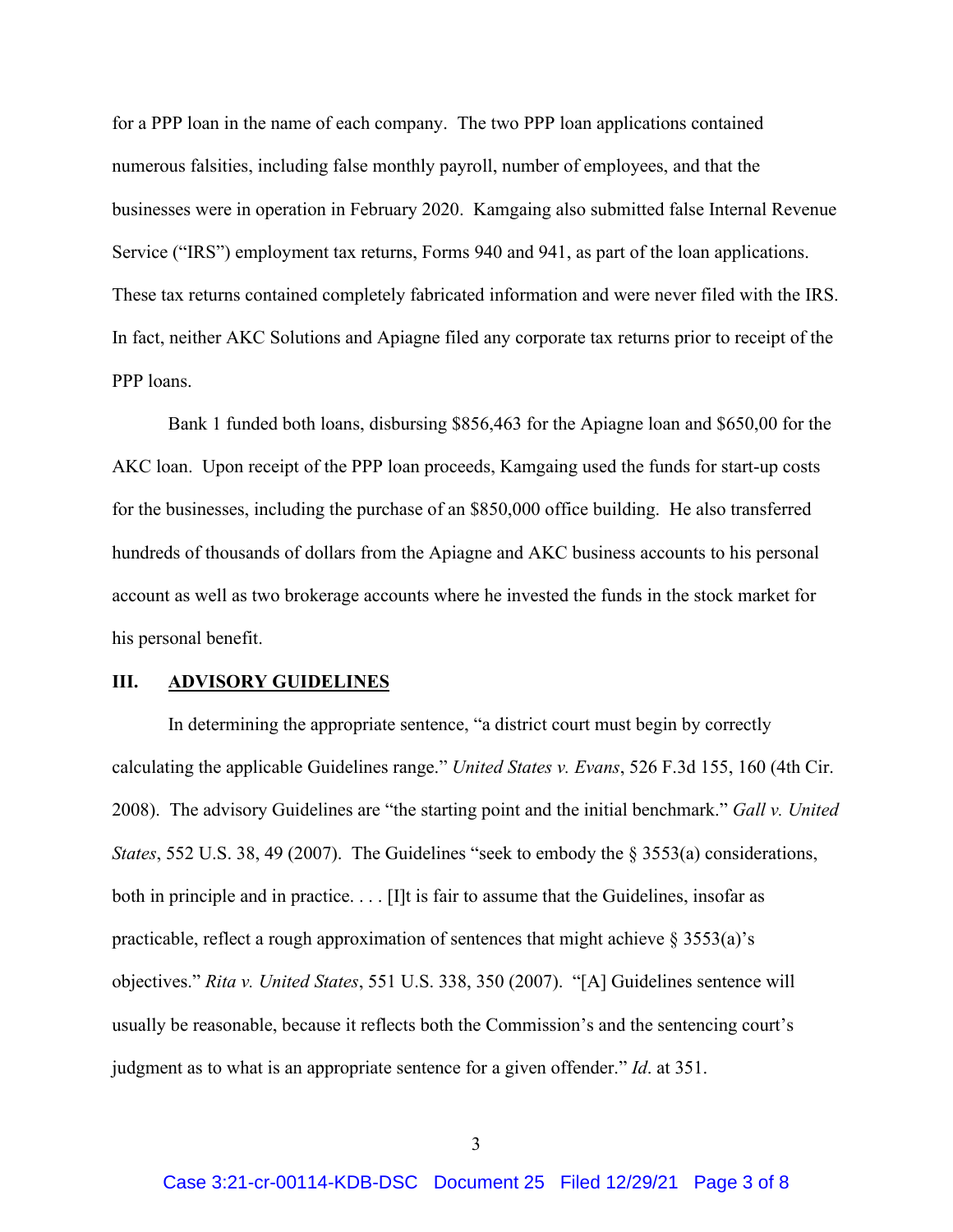The PSR calculated a total offense level of 20 and a criminal history I, corresponding to an advisory guideline range of 33 to 41 months. Doc. 23 at ¶¶ 53, 63, and 88.

#### **IV. 18 USC § 3553(a) SENTENCING FACTORS**

The appropriate sentence is for the District Court to determine based on the factors enumerated in 18 U.S.C.  $\S 3553(a)$ , and "any sentence, within or outside of the Guidelines range, as a result of a departure or of a variance, must be reviewed by appellate courts for reasonableness pursuant to an abuse of discretion standard." *United States v. Diosdado-Star*, 630 F.3d 359, 365 (4th Cir. 2011). The 18 U.S.C.  $\S$  3553(a) factors dictate a sentence within the advisory guideline range. While the post-*Booker* sentencing regime affords the sentencing court discretion in selecting the appropriate sentence, "[a]s a matter of administration and to secure nationwide consistency, the advisory Guidelines should be the starting point and the initial benchmark" in determining the appropriate sentence. *Gall*, 522 U.S. at 49. The Fourth Circuit has stated it even more strongly, describing the Guideline offense level as "the *crucial* 'starting point,' as well as the 'initial benchmark'" in the sentencing process. *United States v. Lewis*, 606 F.3d 193, 199 (4th Cir. 2010) (quoting *Gall*, 522 U.S. at 49) (emphasis added).

The nature and circumstances of the offense and the need to afford adequate deterrence, as detailed above and in the Factual Basis and Relevant Conduct Statement, warrants a guidelines sentence. The Defendant carried out a scheme to fraudulently obtain more than \$1.5 million in loans. The Defendant submits that he had good intentions and that his motivation was to "jumpstart [his] IT business" and "play an active role in the economy recovery or prevent it from collapse." *See* Doc. 23 at ¶ 35. However noble the Defendant's intentions, he understood the purpose of the PPP was to help existing businesses, not provide an interest-free forgivable loan to create and start a business or an opportunity to invest the funds in the stock market for his personal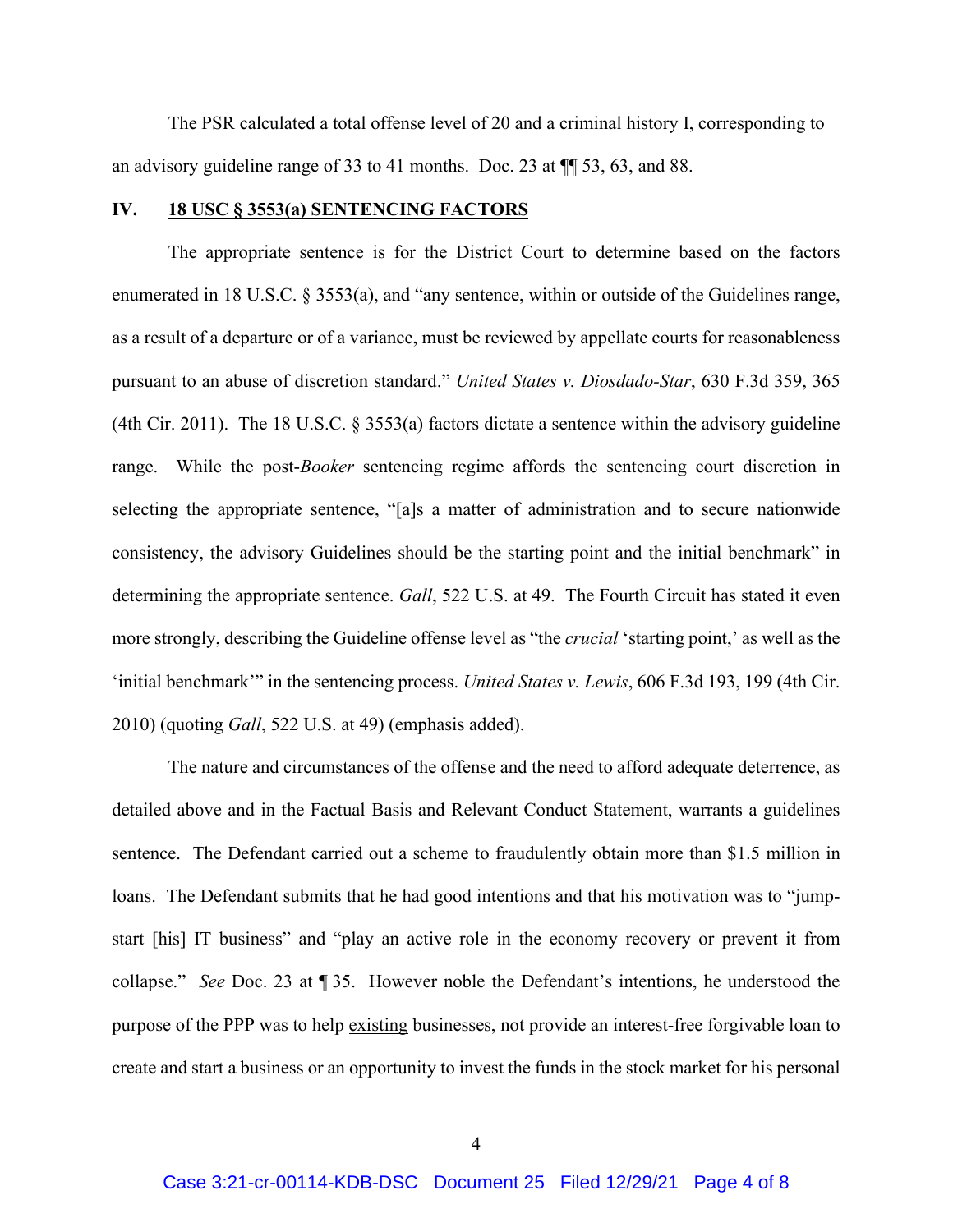benefit. Moreover, in filling out the applications, the Defendant had to answer and certify that his business was "in operation on February 15, 2020 and had employees for whom it paid salaries and payroll taxes…" and that the "loan proceeds [would] be used for business-related purposes." He affirmatively knew this was not the case because he created fictitious documents, including bank statements from the very bank that was funding the loan and multiple tax returns that were presented as having been filed with the IRS and which included wildly false statements about the number of employees and their payroll. The Defendant then used the funds to enrich himself by transferring large sums to his personal brokerage accounts and by purchasing, mortgage free, an office building to house his new venture. Further, as noted by the Defendant, when he applied for loan forgiveness, he continued the fraud by again providing Bank 1 fabricated records. None of these acts evidences good intentions. Because of the Defendant's fraudulent applications and receipt of funds he deprived legitimate applicants from receiving funding because PPP funds were limited and eventually ran out.

A lengthy period of incarceration also serves to deter not just the Defendant but other would-be fraudsters. Regarding specific deterrence and the need to protect the public, according to a recent report issued by the U.S. Sentencing Commission, longer sentences deter recidivism. *Length of Incarceration and Recidivism*, Ryan Cotter, PH.D., April 2020, at 30 ("The Commission found a statistically significant deterrent effect for offenders incarcerated for more than 60 months when compared to similar offenders incarcerated for shorter periods of time.").<sup>[1](#page-4-0)</sup>

As to general deterrence, as the Eleventh Circuit has noted, "[b]ecause economic and fraudbased crimes are more rational, cool, and calculated than sudden crimes of passion or opportunity, these crimes are prime candidates for general deterrence." *United States v. Martin*, 455 F.3d 1227,

<span id="page-4-0"></span><sup>1</sup> Available at: https://www.ussc.gov/sites/default/files/pdf/research-and-publications/researchpublications/2020/20200429\_Recidivism-SentLength.pdf.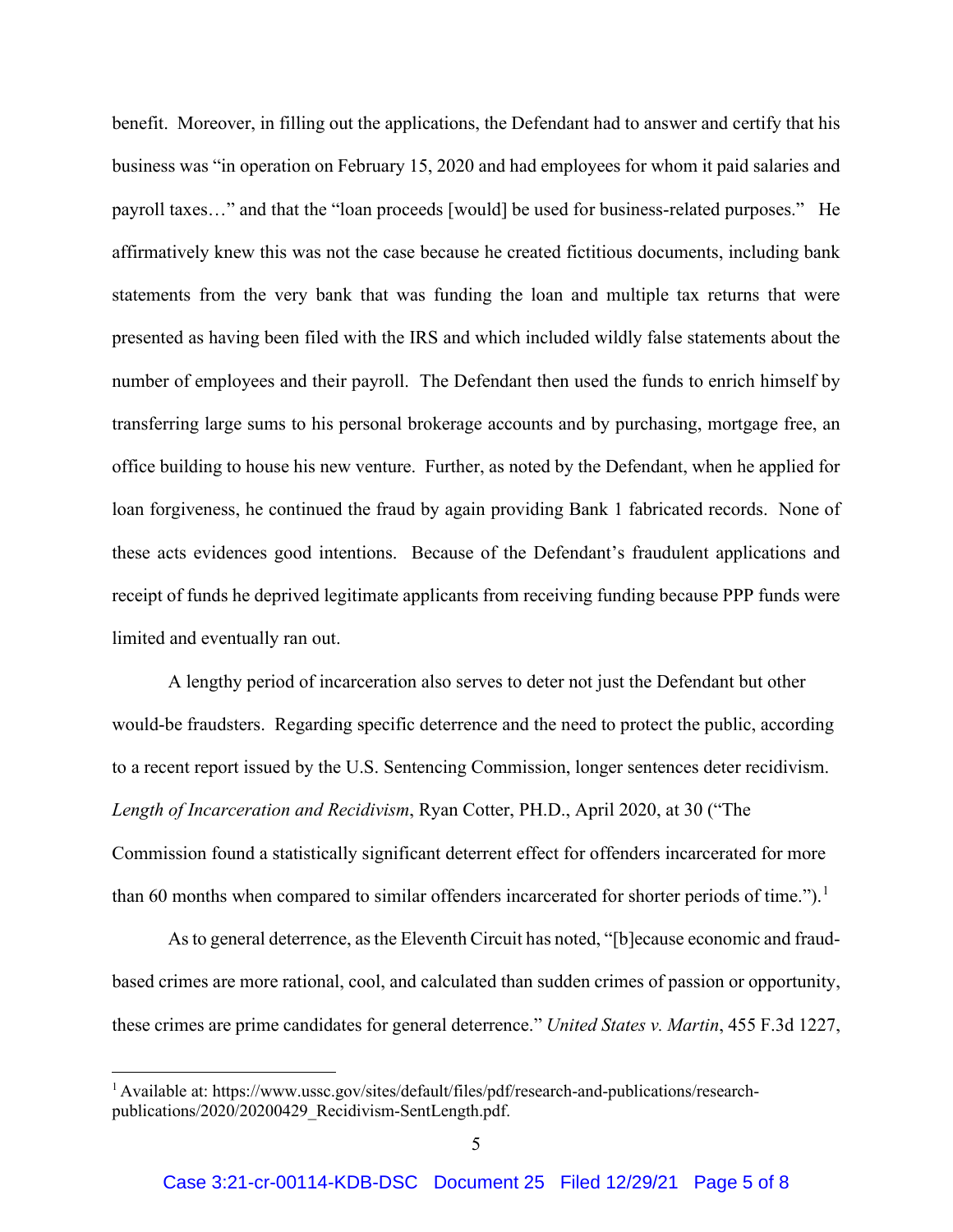1240 (11th Cir. 2006) (internal quotation omitted). "Defendants in white collar crimes often calculate the financial gain and risk of loss, and white collar crime therefore can be affected and reduced with serious punishment." *Id.* at 1227. Put differently, as the Seventh Circuit has explained, "[t]he system of penalties under the Guidelines is constructed on the belief that ... longer sentences of imprisonment, are more effective deterrents. A large body of evidence supports this intuition." *United States v. Turner*, 998 F.2d 534, 536 (7th Cir. 1993).

As explained above, this case was motivated by self-interest and greed at a time when millions of Americans were suffering from the economic impact of a global pandemic. As the pandemic spread, so too did fraud related to the PPP program and other programs designed to provide critical economic assistance. The United States' recommended sentence of imprisonment in this case is thus appropriate to provide both specific and general deterrence. Such a sentence will send a clear message to the Defendant and other offenders that there are serious consequences for defrauding government pandemic relief programs. Indeed, as the pandemic continues to impact small businesses, the PPP loan program remains ongoing. Actors like the Defendant who seek to defraud these programs not only drain the program of limited funding, they also make it more difficult for administrators of government and other relief programs to get aid to individuals that qualify for and need it. The Defendant's sentence will serve as a warning and deterrent to others inclined to exploit pandemic relief programs. *See United States v. Morgan*, 635 F3d. Appx. 423, 450 (10th Cir. 2015) ("Deterrence is a crucial factor in sentencing decisions for economic and public corruption crimes…"); *United States v. Hayes*, 762 F.3d 1300, 1308 (11th Cir. 2014) ("In a number of opinions … we have explained that general deterrence is an important factor in whitecollar cases, where the motivation is greed."). The Fourth Circuit has explicitly recognized the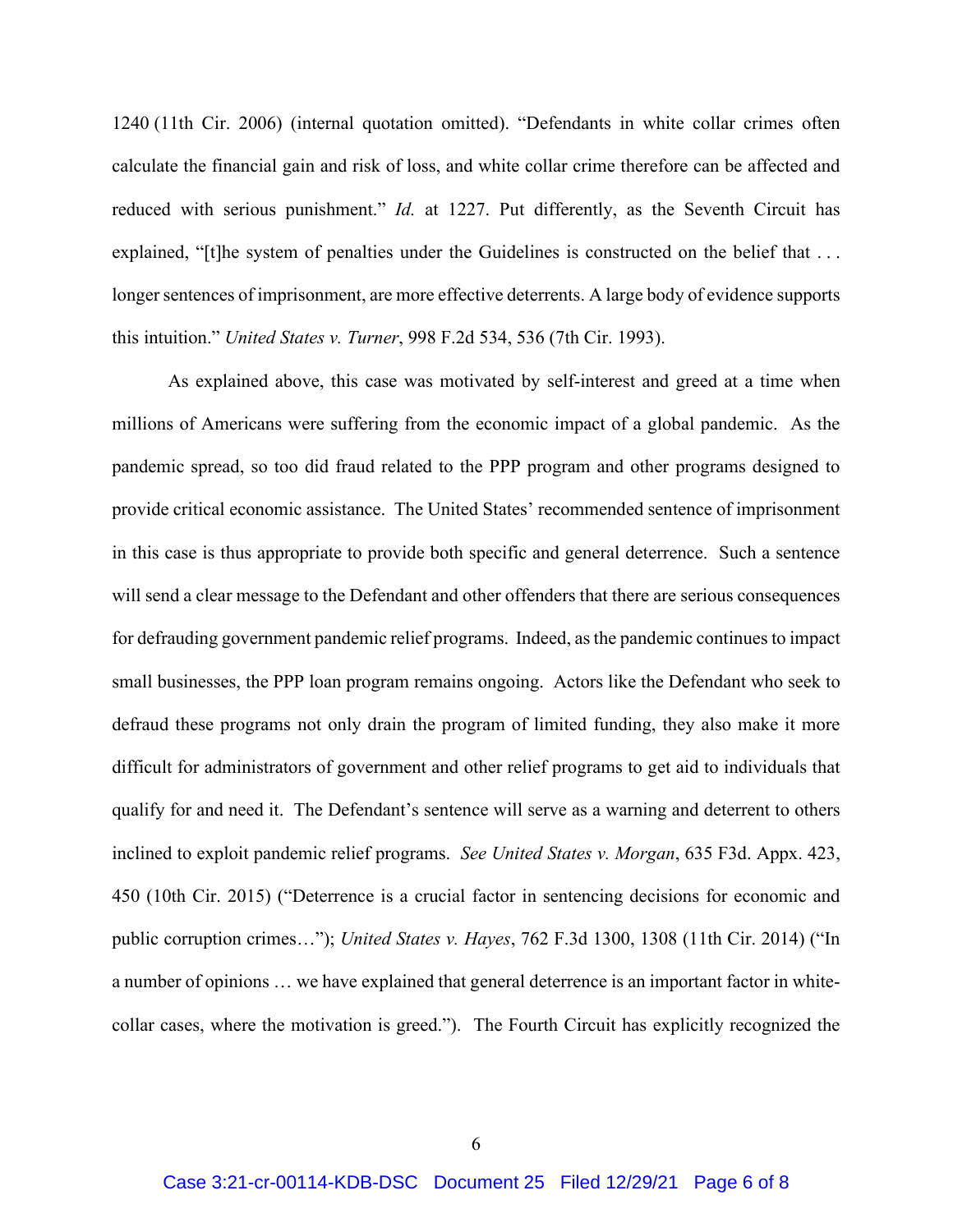importance of incarceration for defendants convicted of white collar crimes such as tax evasion, theft, fraud and embezzlement. *See United States v. Engle*, 592 F3.d 495, 501 (4th Cir. 2010).

Although a relatively small number of PPP loan defendants have been sentenced in cases nationwide, judges in other districts have not hesitated to sentence such defendants to substantial terms of imprisonment that are consistent with the guideline range in those cases. *See, e.g.*, *United States v. David Hines*, No. 21-CR-20011 (S.D. Fla. May 12, 2021) (78 months of incarceration for defendant responsible for a loss of \$3.9 million resulting from multiple fraudulent PPP loans; guideline range of 63-78 months); *United States v. Ganell Tubbs*, No. 20-CR-193 (E.D. Ark. March 15, 2021) (imposing 41-month term of imprisonment for defendant responsible for loss of \$1.9 million resulting from two fraudulent PPP loans; guideline range of 41-51 months); *United States v. Benjamin Rafael*, No. 21-CR-20161 (S.D. Fla. July 14, 2021) (18 months of incarceration for defendant responsible for a loss of at least \$95,000 resulting from multiple fraudulent PPP loans. There was a companion Ponzi-scheme case; guideline range for just the PPP fraud was 12- 18 months); *United States v. Ioannis Kralievits*, Case No. 21-CR-20157 (S.D. Fla. June 30, 2021) (sentencing cooperating defendant to 19-month term of imprisonment (following reduction pursuant to 5K1.1) in connection with two fraudulent PPP loans totaling approximately \$824,750). Therefore, a sentence within the advisory guideline range of 33 to 41 months is in line with other similarly situated defendants.

#### **V. CONCLUSION**

For the foregoing reasons, the United States recommends a sentence of 33 months, the lowend of the advisory guidelines range, as well as a term of supervised release, and restitution of \$628,374.39 to Bank 1 and \$856,463 to the SBA. The United States has requested the Defendant's signature on a consent order and will be requesting forfeiture of a property and other assets at